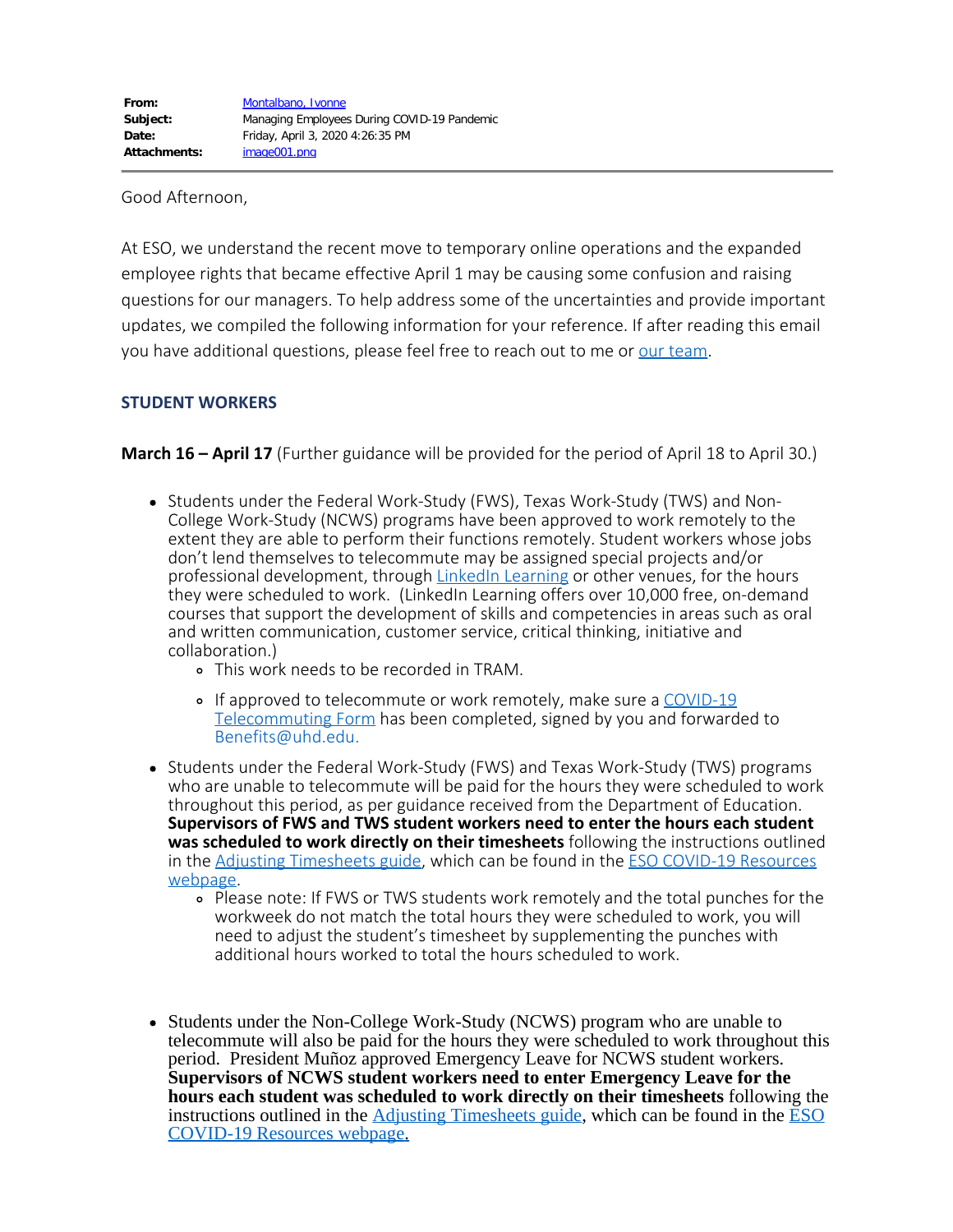Please note: If NCWS students work remotely and the total punches for the workweek do not match the total hours they were scheduled to work, you will need to adjust the student's timesheet. The timesheet must match the total hours they were scheduled to work each week. You can do this by using Emergency Leave in combination with the hours they worked.

### **STAFF EMPLOYEES**

- When you receive a COVID-19 [Telecommuting](https://www.uhd.edu/administration/employment-services-operations/Documents/UHD_COVID-19_Telecommuting_Form.pdf) Form, please sign it as soon as possible and email it to [Benefits@uhd.edu](mailto:Benefits@uhd.edu). Staff who previously submitted the form do not need to resubmit a new form since it will remain in effect until President Muñoz discontinues COVID-19 telecommuting and remote work.
	- Please note: In the signature portion of the form, you may type in your initials or your name in the signature box to act as your signature. Once signed and dated, please save the form and email it electronically to [Benefits@uhd.edu.](mailto:Benefits@uhd.edu)
- If you approved Emergency Leave for an exempt employee, the employee will need to submit an Emergency Leave request through PASS for the period of emergency leave granted. However, if the employee is quarantined for part of this period, your exempt staff must select one of the Quarantine Leaves located in the Tracking [Quarantine](https://www.uhd.edu/administration/employment-services-operations/Documents/Tracking%20Quarantine%20Remote%20Work%20and%20Leave.pdf) [Leave/Quarantine](https://www.uhd.edu/administration/employment-services-operations/Documents/Tracking%20Quarantine%20Remote%20Work%20and%20Leave.pdf) Remote Work guide, which can be found in the **ESO [COVID-19](https://www.uhd.edu/administration/employment-services-operations/Pages/Covid-Resources.aspx)** [Resources](https://www.uhd.edu/administration/employment-services-operations/Pages/Covid-Resources.aspx) webpage.
	- Please note: All regular leave types, such as vacation, sick, bereavement, etc. should continue to be used as appropriate by your employees and will continue to require supervisory approval.
- If you have questions about managing your employees during the move to online operations, please check out the following important ESO resources.
	- **ESO [COVID-19](https://www.uhd.edu/administration/employment-services-operations/Pages/Covid-Resources.aspx) Resources webpage**
	- [Coronavirus](https://www.uhd.edu/administration/employment-services-operations/Documents/Coronavirus%20Guidance%20for%20Managers%203-20-2020.pdf) Guidance for Managers
	- [Telecommuting](https://www.uhd.edu/administration/employment-services-operations/Documents/Telecommuting%20Tips%20for%20Working%20Remotely%20at%20UHD.pdf) Tips for Working Remotely at UHD
	- [Additional](https://www.uhd.edu/administration/employment-services-operations/Pages/Additional-Resources-for-Working-Remotely.aspx) Resources for Working Remotely
	- COVID-19 [Telecommuting](https://www.uhd.edu/administration/employment-services-operations/Documents/UHD_COVID-19_Telecommuting_Form.pdf) Form

## **MANAGING NEW LEAVES**

Beginning April 1, 2020, the Families First Coronavirus Response Act (FFCRA) provides eligible UHD employees emergency paid sick leave and expanded family and medical leave for specified reasons related to COVID-19. These provisions last through December 31, 2020.

#### Emergency Paid Sick Leave (EPSL) Related to COVID-19

UHD employees who are unable to work, whether in-person or telework, may request EPSL. **EPSL applies to all full- and part-time faculty and staff, student workers and temporary employees regardless of tenure at UHD.**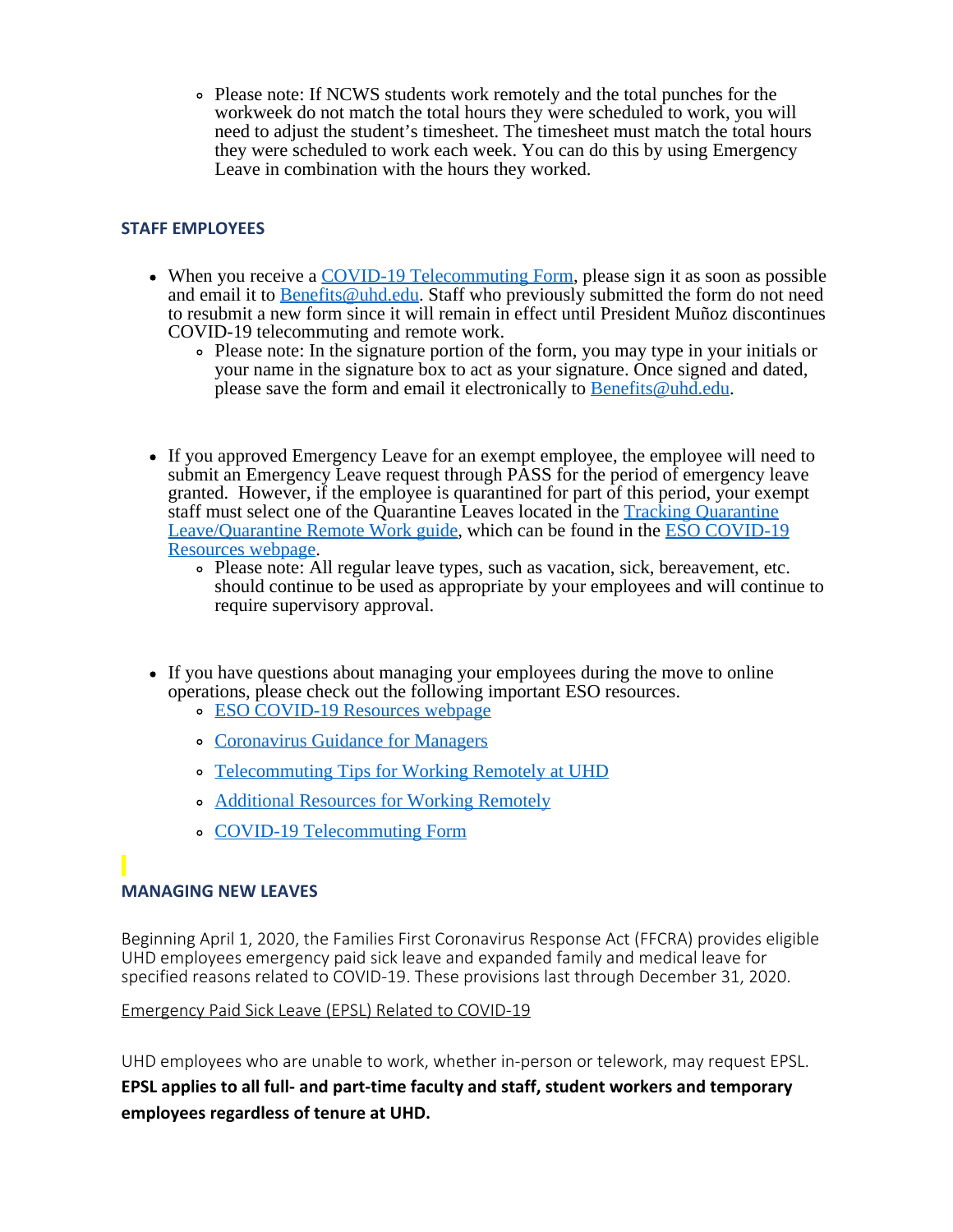Even though the FFCRA provided six qualifying reasons for this leave, all UHD employees unable to work, whether in-person or telework, would qualify for EPSL at full pay during the Harris County 'Stay at Home' order period, not to exceed 80 hours for full-time employees and pro-rated hours over a two-week period for part-time employees.

#### Emergency Family and Medical Leave Expansion Act (EFMLEA) Leave

EFMLEA leave is available to UHD employees if they are unable to work, whether in-person or telework, because they need to care for their child(ren) as their school or place of care has been closed, or the regular childcare provider is unavailable due to a COVID-19 public health emergency. **EFMLEA leave applies to all full- and part-time faculty and staff, student workers and temporary employees employed at UHD for at least 30 calendar days who meet the criteria above.**

EFMLEA leave is for up to 12 weeks from April 1 to December 31, 2020. However, if an employee has used Family and Leave Act (FMLA) leave within the past 12-month period, the employee will only be eligible for the remaining number of weeks.

EFMLEA leave is unpaid for the first 10 days of leave but employees may use any accrued leave or EPSL. After the first 10 days, leave will be paid at 2/3 of the employee's regular rate of pay up to \$200 daily and supplemented with state emergency leave for the remaining 1/3. **This process will be done automatically by the payroll process. Neither the employee nor the supervisor will be required to enter emergency leave in PASS for this purpose.**

In the event both spouses are UHD employees and they want to request EFMLEA leave, they are entitled together to a total of twelve weeks of FMLA/EFMLEA leave between them during the year (rather than twelve weeks each). A jointly filed request form is required from spouses who are both requesting leave.

Intermittent EFMLEA leave is also available.

To apply for these leaves, employees must complete the [Emergency Paid Leave and](https://www.uhd.edu/administration/employment-services-operations/Documents/Emergency%20Paid%20Leave%20and%20Emergency%20FMLEA%20Form.pdf) [Emergency FMLEA Form](https://www.uhd.edu/administration/employment-services-operations/Documents/Emergency%20Paid%20Leave%20and%20Emergency%20FMLEA%20Form.pdf) and forward it to [Benefits@uhd.edu](mailto:Benefits@uhd.edu). ESO's Benefits Department will manage these leaves.

#### **EMPLOYEE MENTAL HEALTH**

#### **UHD's Employee Assistance Program (UTEAP)**

- Please remind your employees they, along with their dependents, continue to have access to a valuable resource, the Employee Assistance Program (EAP) during the COVID-19 outbreak.
- UTEAP offers a confidential, free counseling and referral program available 24/7. Whether they are dealing with concerns about the unknowns surrounding COVID-19, want to resolve a stressful situation, find legal resources or get advice about a financial concern, UTEAP is there to help.
- If they need to speak to a counselor about their concerns, have them contact 713-500- 3327 or 800-346-3549. For more information, have them visit [UHD's](https://www.uhd.edu/administration/employment-services-operations/work-life/Pages/hr-eap.aspx) EAP site.
- In addition to their usual resources, UTEAP offers specific COVID-19 Resources. Please feel free to share these with your employees.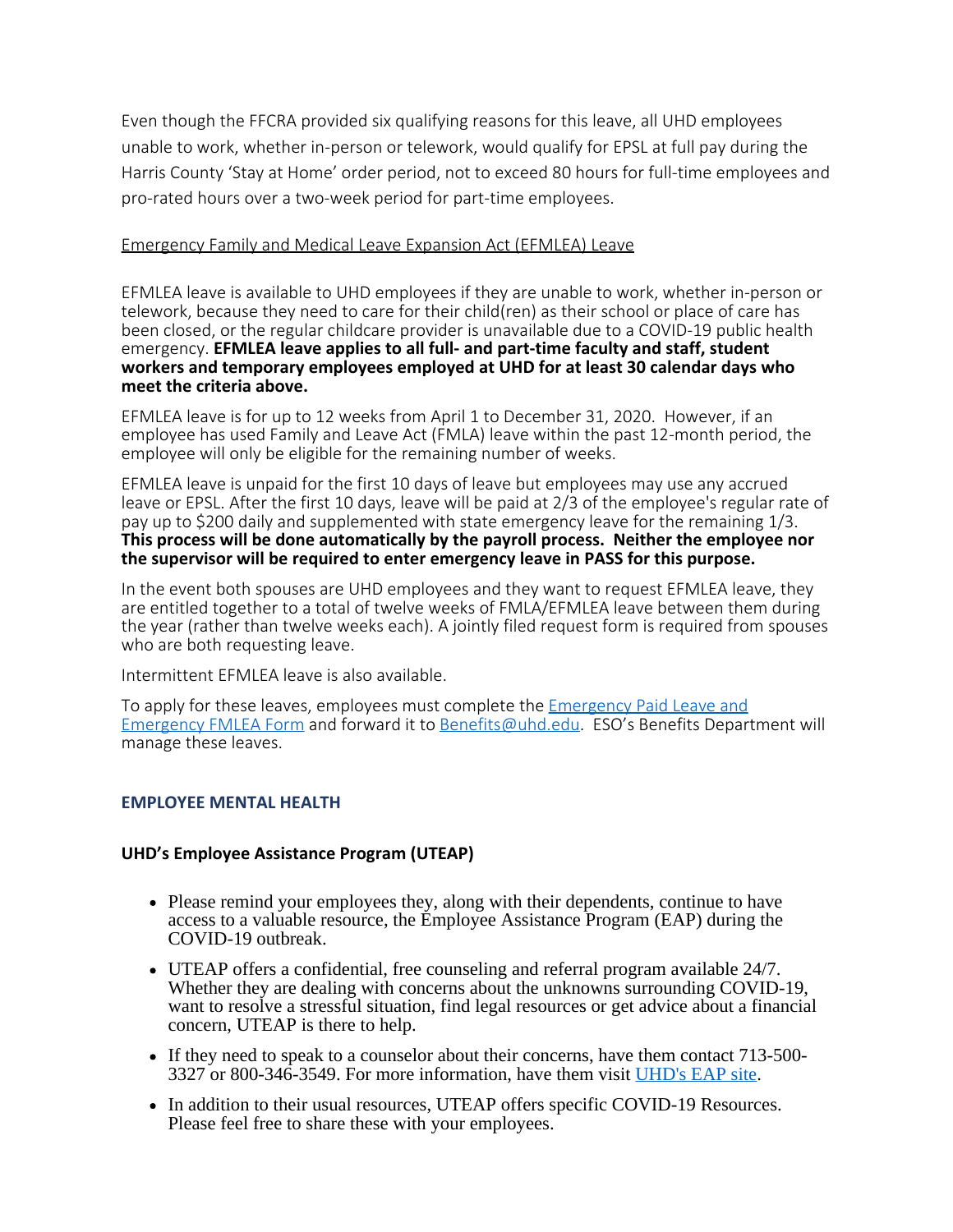Coronavirus (COVID19) [Preparedness](https://www.mylifevalues.com/media/pdf/Current-National-Events/CoronavirusResources.pdf) guide

- Coping with [COVID-19](http://www.promoinfotools.com/Communications/ecard/Svcs/Wellness/CopingWithCoronavirus_RFL.pdf) fears
- Helping children cope with [COVID-19](http://www.promoinfotools.com/Communications/Webinars/RFLWebVideoResourcePages/HelpingChildrenCopeWithCOVID-19.html)
- You can be a Health Hero! (video for [children](http://www.promoinfotools.com/Communications/Webinars/RFLWebVideoResourcePages/YouCanBeAHealthHero.html) ages 5-10)
- Managing [COVID-19](http://www.promoinfotools.com/Communications/Webinars/RFLWebinarWebPages/ManagingCOVID-19Anxiety.html) anxiety and stress webinar
- o Ways to keep CALM [webinar](http://www.promoinfotools.com/Communications/Webinars/RFLWebinarWebPages/CoronavirusFearsWaysToKeepCalmCC.html)
- Ways to stay [connected](http://www.promoinfotools.com/Communications/ecard/Svcs/Wellness/WaysToConnectWithoutLeavingYourHome_RFL.pdf) without leaving your home
- [Feeling](http://www.promoinfotools.com/Communications/ecard/Svcs/Wellness/FeelingLonely_RFL.pdf) lonely? You're not alone
- Things to do with your kids while you're home [together](http://www.promoinfotools.com/Communications/ecard/Svcs/Wellness/ThingsToDoWithYourKidsWhileYou)
- Coping with [COVID-19](http://www.promoinfotools.com/Communications/ecard/Svcs/Wellness/CopingWithCOVID-19_MedicalStaff_RFL.pdf) for medical staff
- Coronavirus disease [\(COVID-19\)](https://www.mylifevalues.com/hwcontent?article=ack8845&lang=en-us)
- Things to do while staying at home [\(infographic\)](http://www.promoinfotools.com/Communications/ecard/Svcs/Wellness/ThingsToDoWhenInside_RFL.pdf)
- Ways to stay CALM [\(infographic\)](http://www.promoinfotools.com/Communications/ecard/Svcs/Wellness/WaysToStayCalm_RFL.pdf)

## **HealthSelect Mental Health**

- Employees enrolled in HealthSelect<sup>SM</sup> of Texas, HealthSelect Out-of-State or Consumer Directed HealthSelect can see a licensed mental health professional by scheduling an in-office visit. More information can be found on [HealthSelect's Mental Health Benefits](https://healthselect.bcbstx.com/content/medical-benefits/mental-health) [webpage.](https://healthselect.bcbstx.com/content/medical-benefits/mental-health)
- If an office visit is not convenient, employees enrolled in HealthSelect plans can meet with a provider from the comfort of their home by scheduling a mental health virtual visit. Mental health virtual visits are offered through Doctor On Demand® and MDLIVE® and are covered at the same benefit level as an in-office mental health visit. More information can be found on [HealthSelect's Virtual Visits webpage](https://healthselect.bcbstx.com/content/medical-benefits/virtual-visits).

I will be meeting with department, college and division business administrators next week to discuss this information and ensure they understand these changes and related processes.

Best,

# **Ivonne Montalbano, MBA, SPHR, SHRM-SCP**

Vice President, Employment Services and Operations

University of Houston-Downtown One Main Street, Suite S910 Houston, TX 77002

Phone: 713-221-8667 Fax: 713-223-7496 Email: [montalbanoi@uhd.edu](mailto:montalbanoi@uhd.edu)

[www.UHD.edu](http://www.uhd.edu/)